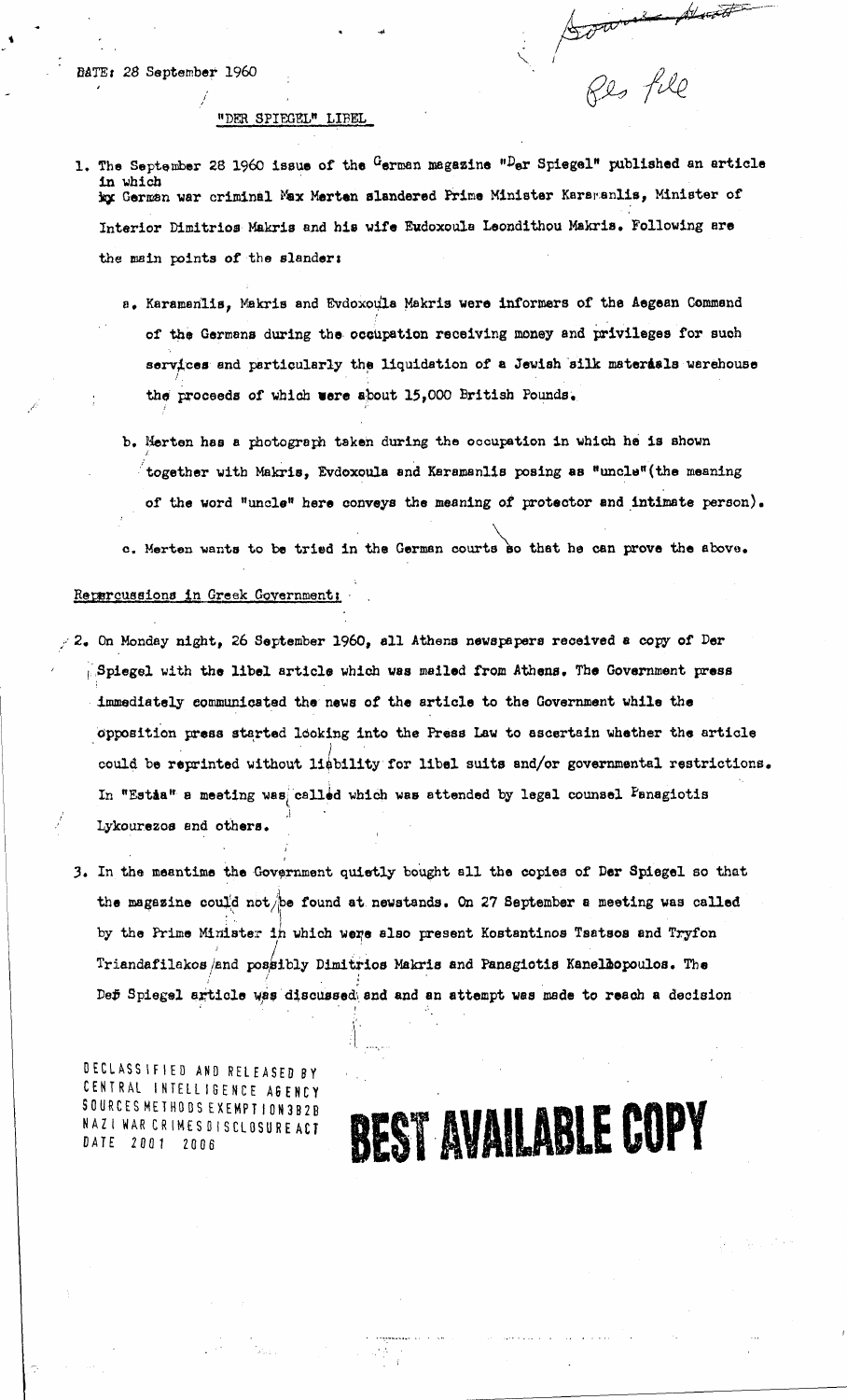- 28 September 1960<br>3. (continued)<br>as to whether o
- 3: (continued)

as to whether or not the article should be made public and other aspects of the issue. The Government finally decided this evening, after a series of high level conferences, th make public the libel article and issue the statement that all claims made by Merten were untrue and that Minister of Interior Makris would sue those repponsible for the slander.

Page 2

#### Reaction in the Opposition:

- 4. FDA moved fast to capitalize on the situation. EDA asked deputy Stamatis Merkouris to resgister a question with the Parliament on the issue but he refused. The plan was to word the question in such a *way* as to make the article of Der Spiegel public even if the Government had chosen not to do so. Finally it was agreed that Ilias Bredimas would register a question on the issee with the Parliament..
- 5. Liberal Party leader Venizelos made a statement to the effect that he had no comment on the essence of the matter but those slandered should go to the courts in order to ı. protect their offices and the prestige of Greece. In the meantime there were reports that Liberal Party deputy Mbakatselos would register a question on the issue uith the Parliament.
- 6. The political correspondents of the Athens press generally held the opinion that the problem was rather serious but the majority believed that those who were slandered were innocent. Efthimios Fapageorgiou **ef** "Eleftheria" and Harilaos Maws of"Avgi" held that the issue *was* a very serious political problem while Manousos Floumidia of "Fleftheria" held that three fourths of the article was stated during the Merten trial in Athens while the remaining one fourth which contained the slander against Earamanlis appeared to be incorrect. of "Eleftheria" held that three fourths of the article was stated during the Merten<br>trial in Athens while the remaining one fourth which contained the slander against<br>Karamanlis appeared to be incorrect.<br><br> $\frac{1}{2}$  conver

#### Conversations on the Issue:

and the main points of conversation are the following:

## **1ST V <sup>L</sup>;IC LE COPY**

ولوقا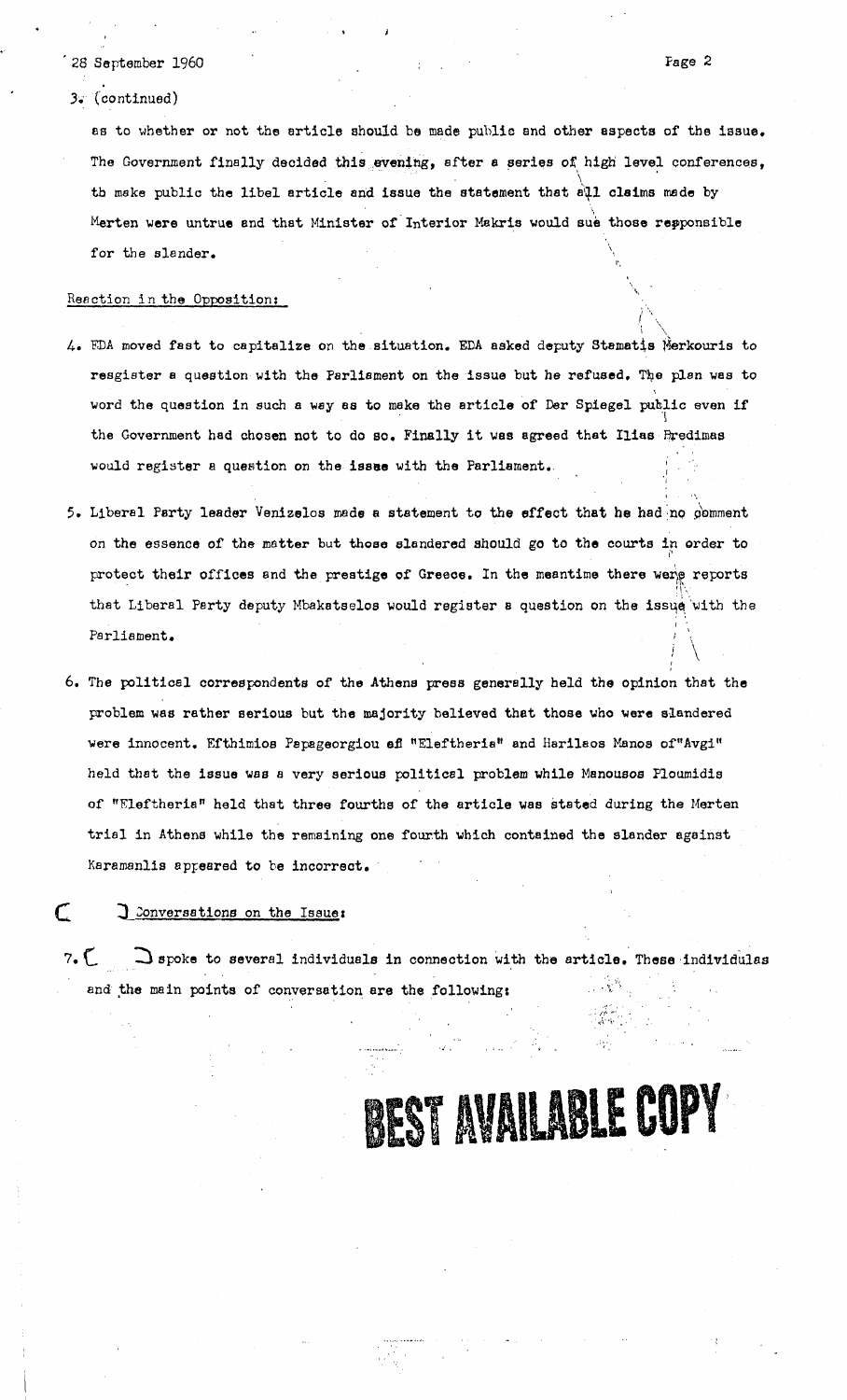#### - 28 September 1960

- 7, (continued)
- A. Underminister of Fress Tryfon Triandafilakos: Triandafilakos called  $\Box$ asked his opinion in general. During their meeting which took place at 1230 hours , tember 1960<br>
The channel of Fress Tryfon Triendsfilekos: Triendsfilekos called [ \_ \_]<br>
Underminister of Fress Tryfon Triendsfilekos: Triendsfilekos called [ \_ \_]<br>
asked his opinion in general. During their meeting which to Sedgwick, "arceau and Rigos should be called in so that  $T$ riandafilakos would be ahead of their reaction. He proceeded to do so. Triandafilakos stated that Merten is *lying* but has something in his hands,in all probability, on the basis of which he is threatening. he also made the remark that Evdoxoula Makris had not been as careful as she should have been.

#### B. Ursula (fnu) of the German News Agency: She stated the following:

- 1. When Merten was beirg detained before his trial in Greece she had been asked by *Der* Spiegel to write an article on him slanted to his favor. She answered that *she* could write only an objective article and it would have to be against "erten.
- 2. Merton is financially destroyed because after all that has transpired he cannot work successfully as *a* lawyer even though he *is* in partnership with a well known Franfurt lawyer. In her opinion, therefore, the Der Spiegel article had the following reasons:
	- 1. Marten would get revenge against individuals who did not assist him sufficiently.
	- 2. Article is connected with **the internal** *affairs* **of Germanysince Merten's partner** is a significant political personality being *a member* of the Central Committee of the German Socialist Party which is the opposition in Germany and seeks to defame German Government personalities

#### C.-Mario Modiano: he stated the following:

1. Whole affair constitutes blackmail against German Government.

سيب

2. Merten probably has information at his disposal which can shake the Greek, Government. He threaten to talk if he is tried in  $G$ ermany,

**BEST AVAILABLE COPY**